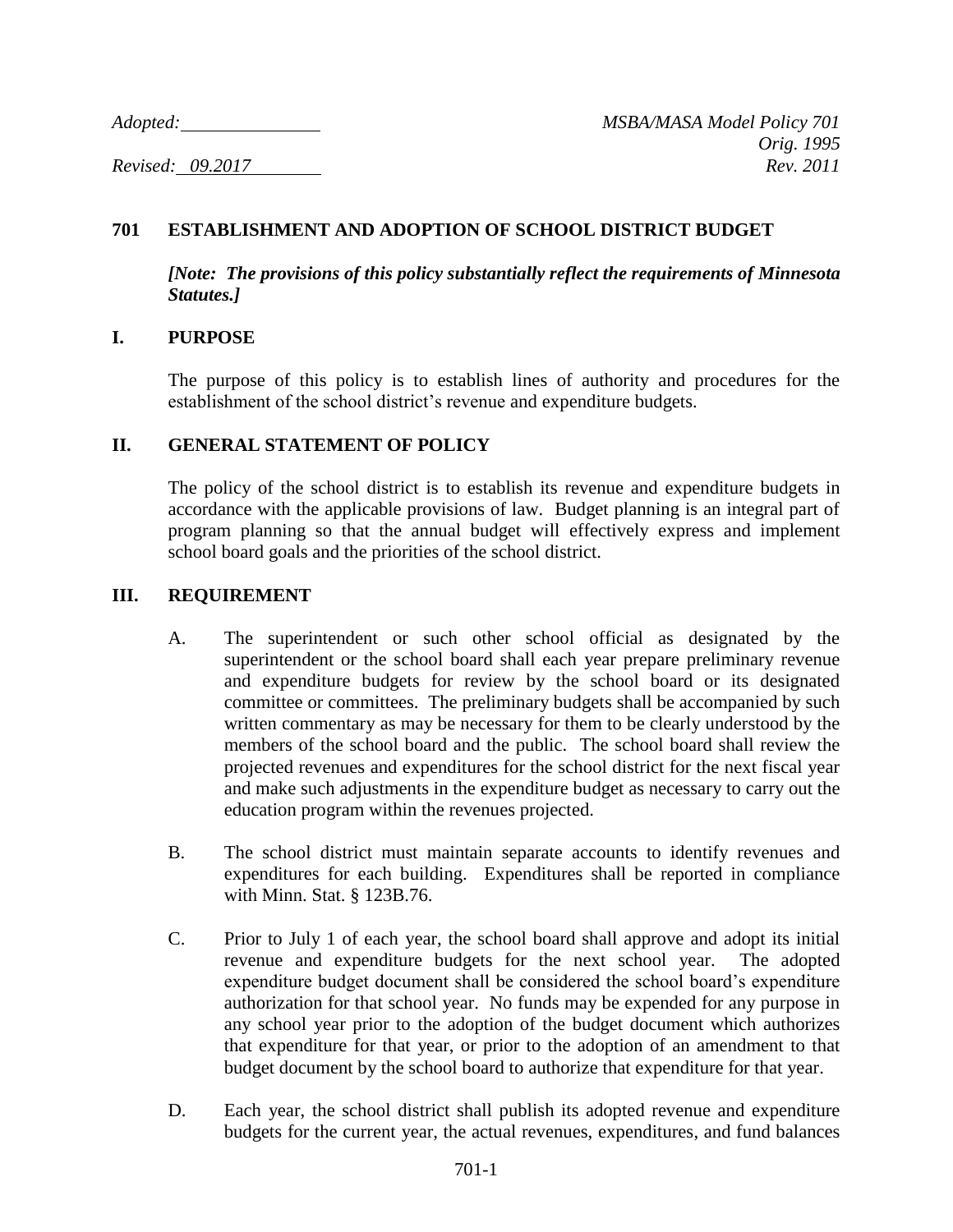for the prior year, and the projected fund balances for the current year in the form prescribed by the Commissioner within one week of the acceptance of the final audit by the school board, or November 30, whichever is earlier. A statement shall be included in the publication that the complete budget in detail may be inspected by any resident of the school district upon request to the superintendent. A summary of this information and the address of the school district's official website where the information can be found must be published in a newspaper of general circulation in the school district. At the same time as this publication, the school district shall publish the other information required by Minn. Stat. § 123B.10.

- E. At the public hearing on the adoption of the school district's proposed property tax levy, the school board shall review its current budget and the proposed property taxes payable in the following calendar year.
- F. The school district must also post the materials specified in Paragraph III.D. above on the school district's official website, including a link to the school district's school report card on the Minnesota Department of Education's website, and publish a summary of information and the address of the school district's website where the information can be found in a qualified newspaper of general circulation in the district.

## **IV. IMPLEMENTATION**

- A. The school board places the responsibility for administering the adopted budget with the superintendent. The superintendent may delegate duties related thereto to other school officials, but maintains the ultimate responsibility for this function.
- B. The program-oriented budgeting system will be supported by a program-oriented accounting structure organized and operated on a fund basis as provided for in Minnesota statutes through the Uniform Financial Accounting and Reporting Standards for Minnesota School Districts (UFARS).
- C. The superintendent or the superintendent's designee is authorized to make payments of claims or salaries authorized by the adopted or amended budget prior to school board approval.
- D. Supplies and capital equipment can be ordered prior to budget adoption only by authority of the school board. If additional personnel are provided in the proposed budget, actual hiring may not occur until the budget is adopted unless otherwise approved by the school board. Other funds to be expended in a subsequent school year may not be encumbered prior to budget adoption unless specifically approved by the school board.
- E. The school district shall make such reports to the Commissioner as required relating to initial allocations of revenue, reallocations of revenue, and expenditures of funds.